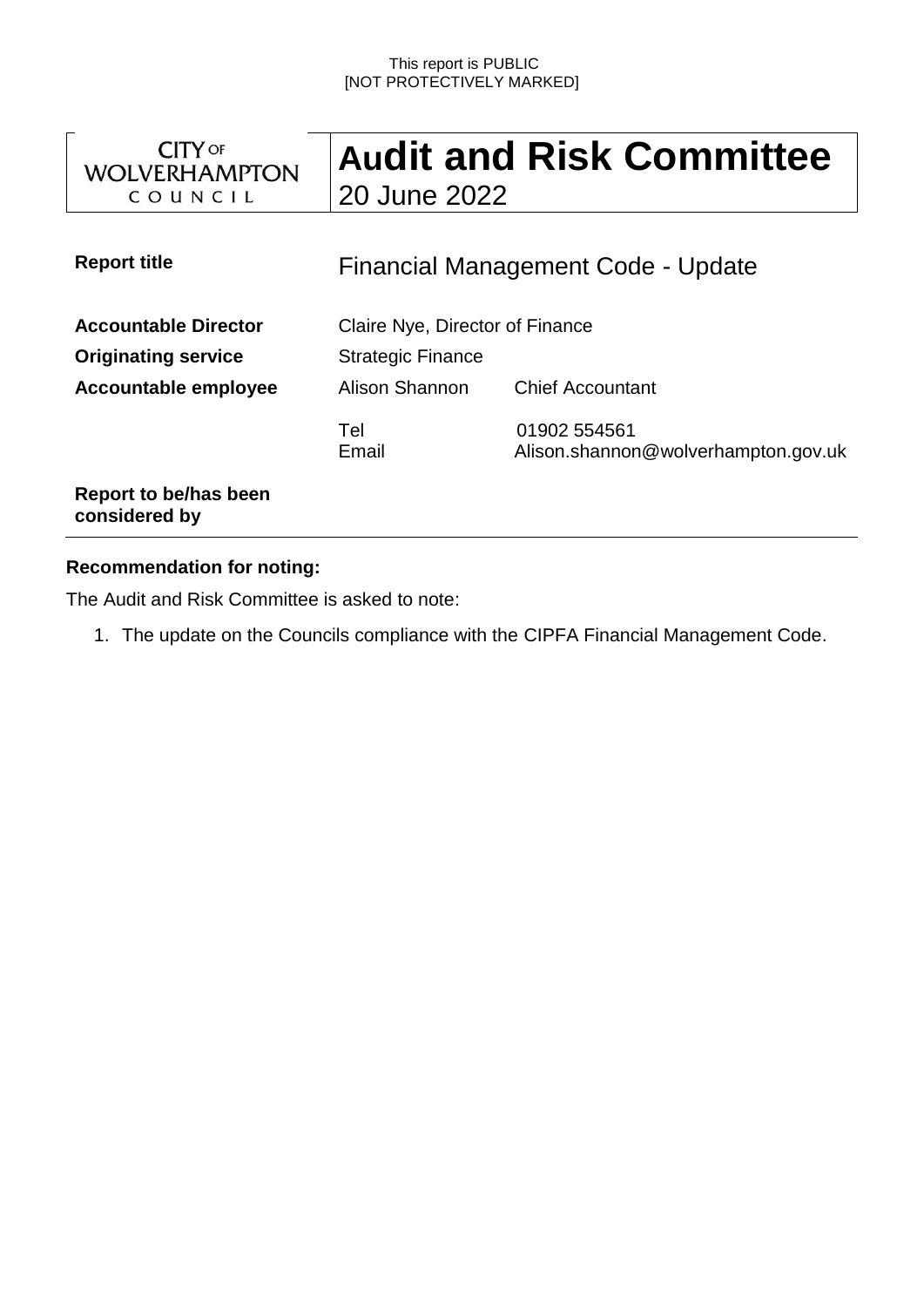## **1.0 Purpose**

1.1 On 21 June 2021, Audit and Risk Committee received a report on the Councils selfassessment against the Chartered Institute of Public Finance & Accountancy (CIPFA) Financial Management Code (FM Code) and any future actions required to improve and / or ensure full compliance with the code. A review will be undertaken every six months, this report provides the latest update.

# **2.0 Background**

- 2.1 CIPFA has introduced a new code, the Financial Management Code 2019 (FM Code). The FM Code is designed to support good practice in financial management and to assist local authorities in demonstrating their financial sustainability. It sets out for the first time, the standards of financial management for local authorities. The FM Code helps identify the risks to financial sustainability and introduces an overarching framework of assurance which builds on existing financial management good practice.
- 2.2 The FM Code is a principle-based approach, it does not prescribe the financial management processes that local authorities should adopt, however, it requires that local authorities demonstrate that its processes satisfy the principles of good financial management for an authority of its size, responsibilities and circumstances.
- 2.3 Good financial management is proportionate to the risks of the authority's financial sustainability posed by the twin pressures of scarce resources and the rising demands on services. The FM Code identifies these risks to financial sustainably and introduces an overarching framework of assurance which builds on existing best practice but for the first time sets explicit standards of financial management.
- 2.4 The underlying principles have been designed to focus on an approach that will assist in determining whether, in applying the standards of financial management, a local authority is financially sustainable. The six key principles are:
	- Organisational **leadership** demonstrating a clear strategic direction based on vision in which financial management is embedded into organisational culture
	- **Accountability** based on medium-term financial planning that drives the annual budget process supported by effective risk management, quality supporting data and whole life costs
	- Financial Management is undertaken with **transparency** at its core using consistent, meaningful and understandable data, reported frequently with evidence of periodic officer action and elected member decision making
	- Adherence to professional **standards** is promoted by the leadership team and is evidenced
	- Sources of **assurance** are recognised as an effective tool mainstreamed into financial management, including political scrutiny and the results of external audit, internal audit and inspection
	- The long-term **sustainability** of local services is at the heart of all financial management processes and is evidenced by prudent use of public resources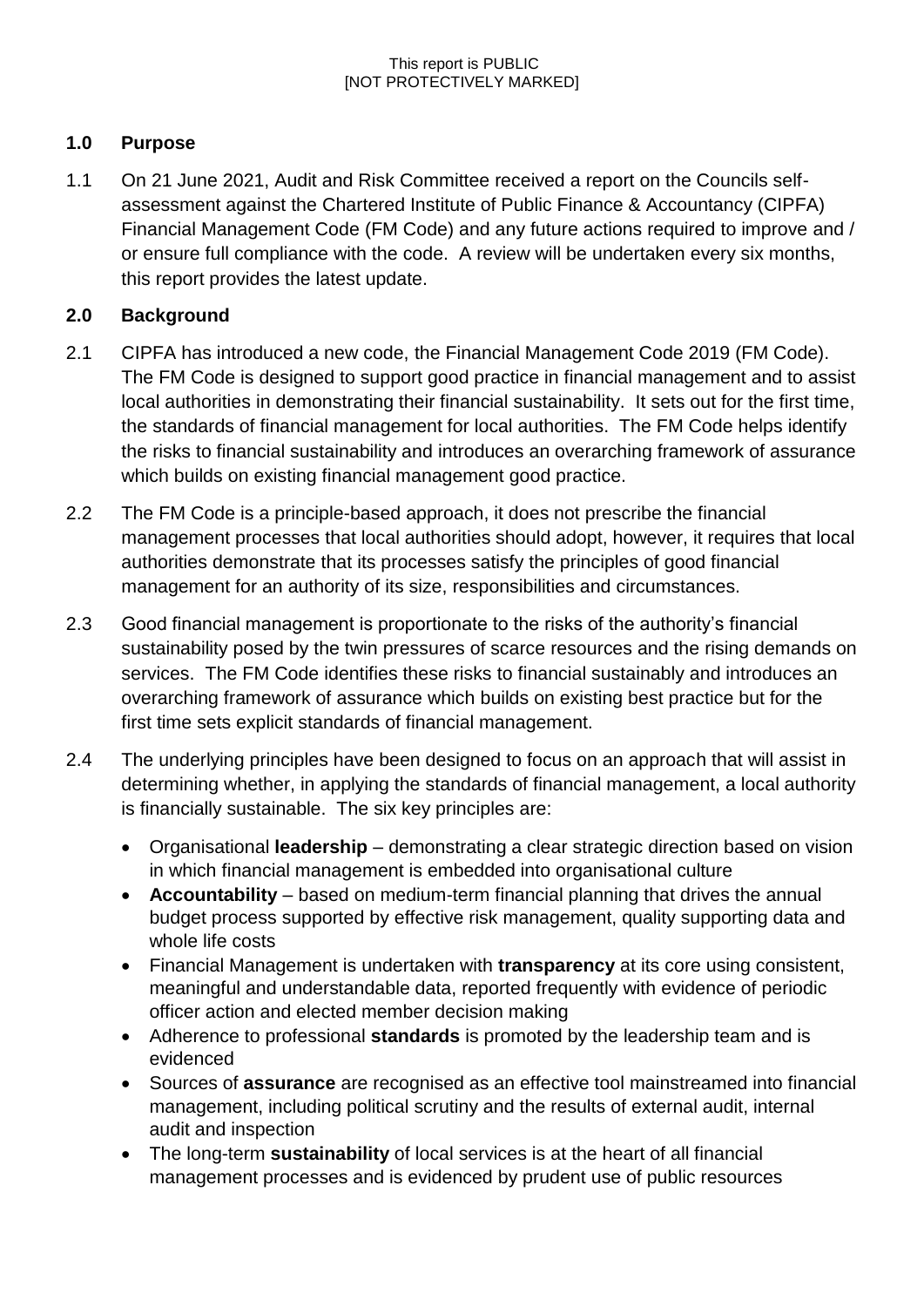#### This report is PUBLIC [NOT PROTECTIVELY MARKED]

- 2.5 Local authorities must demonstrate that the requirements of the code are being satisfied. Demonstrating this compliance with the FM Code is a collective responsibility of elected members, the Chief Finance Officer and their professional colleagues in the leadership team.
- 2.6 Local authorities are required to demonstrate they are working towards the FM Code with the first full year of compliance in 2021-2022.
- 2.7 The purpose of the FM Code is to establish the principles in a format that matches the financial management cycle and supports governance in local authorities.

### **3.0 Update on the Financial Management Code**

3.1 On 21 June 2021, the Committee received an update on the Councils initial selfassessment of the Authority's standing against each of the Financial Management Standards, which had been reviewed by the Section 151 Officer using a RAG rating approach.

| <b>RAG Rating</b> | <b>Progress Report</b>                                                            | <b>Number of Financial</b><br><b>Management Standards</b> |
|-------------------|-----------------------------------------------------------------------------------|-----------------------------------------------------------|
| Green             | Compliance is being<br>demonstrated                                               | 14                                                        |
| Amber             | Minor to moderate<br>improvements are required to<br>demonstrate compliance       | 3                                                         |
| Red               | Moderate to significant<br>improvements are required to<br>demonstrate compliance | O                                                         |

3.2 In summary the findings of the initial self-assessment undertaken in June 2021 against the 17 Financial Management Standards were as follows:

- 3.3 The result of the initial self-assessment indicated an overall rating of Green, which reflects that compliance is being demonstrated.
- 3.4 A review will be undertaken every six months on against the code and the latest update is provided in Appendix 1. The review has identified that good progress is being made against the further actions identified and in particular those standards rated as Amber. The RAG rating of the individual standards remain unchanged at this stage.
- 3.5 The full assessment against the Financial Management Standard is at Appendix 1.

### **4.0 Financial implications**

4.1 There are no direct financial implications arising from this report. However, the FM Code provides the Council with an important to tool to support the assessment of financial sustainability. [AS/15062022/D]